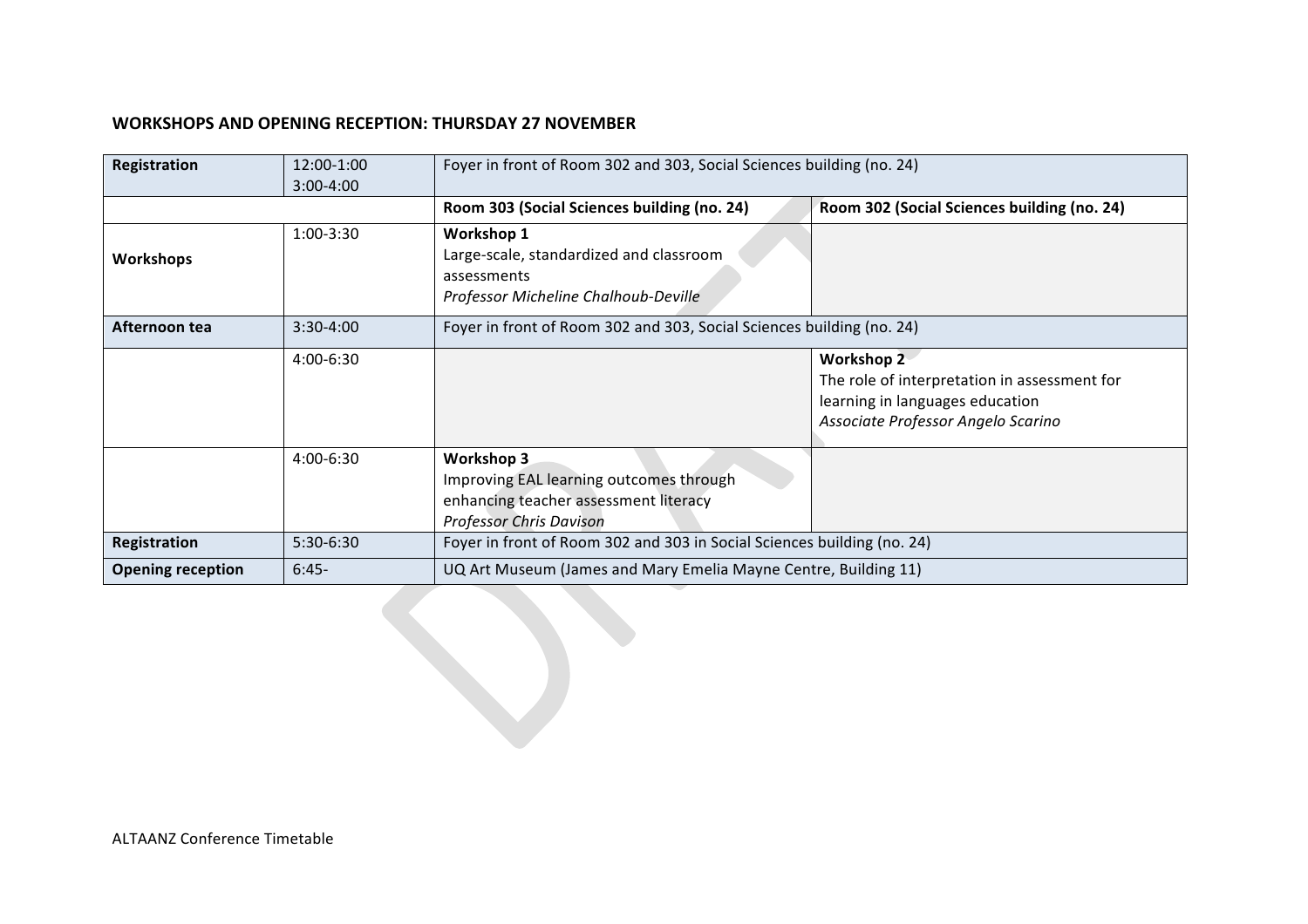## **CONFERENCE DAY 1: FRIDAY 28 NOVEMBER**

| <b>Registration</b>     | 8:00-9:00   | Level 1 Foyer, Sir Llew Edwards Building (no. 14)         |                                                                                |                           |                             |  |  |
|-------------------------|-------------|-----------------------------------------------------------|--------------------------------------------------------------------------------|---------------------------|-----------------------------|--|--|
| Welcome                 | $9:15-9:30$ | Auditorium (Room 212, Sir Llew Edwards Building [no. 14]) |                                                                                |                           |                             |  |  |
| <b>Plenary address</b>  | 9:30-10:30  | The new frontiers of validity and L2 constructs           |                                                                                |                           |                             |  |  |
|                         |             |                                                           | Professor Micheline Chalhoub-Deville, University of North Carolina, Greensboro |                           |                             |  |  |
|                         |             | <b>Room 115</b>                                           | <b>Room 116</b><br><b>Room 217</b><br><b>Room 216</b>                          |                           |                             |  |  |
| <b>Parallel Session</b> | 10:35-11:05 | Language assessment                                       | <b>Standardised tests:</b><br><b>Research methodology</b>                      |                           |                             |  |  |
| A                       |             | policy and practice:                                      | for exploring language                                                         | development,              |                             |  |  |
|                         |             | ethics and                                                | assessment                                                                     | implementation and/or     |                             |  |  |
|                         |             | accountability                                            |                                                                                | use by institutional      |                             |  |  |
|                         |             |                                                           | Assessment of students                                                         | stakeholders              |                             |  |  |
|                         |             | Validating test-takers'                                   | with complex language                                                          |                           |                             |  |  |
|                         |             | voices                                                    | contact backgrounds in                                                         | Involving Test-takers in  |                             |  |  |
|                         |             | Liying Cheng                                              | Australia and the United                                                       | Validating Uses of High-  |                             |  |  |
|                         |             |                                                           | States: the need for a                                                         | stakes Language           |                             |  |  |
|                         |             |                                                           | contextualised research                                                        | Assessments:              |                             |  |  |
|                         |             |                                                           | methodology                                                                    | Opportunities and         |                             |  |  |
|                         |             |                                                           | Denise Angelo, Catherine                                                       | Challenges                |                             |  |  |
|                         |             |                                                           | <b>Hudson &amp; Rosalie Grant</b>                                              | Ngoc T. H. Hoang          |                             |  |  |
| <b>Morning Tea</b>      | 11:05-11:30 | Level 1 Foyer, Sir Llew Edwards Building (no. 14)         |                                                                                |                           |                             |  |  |
| <b>Parallel Session</b> | 11:30-12:00 | Pleading guilty without                                   | The interface between                                                          | High-stakes test          | Language assessment         |  |  |
| B                       |             | understanding? The                                        | test validation and                                                            | preparation across        | policy and practice:        |  |  |
|                         |             | challenges of assessing                                   | research methodology:                                                          | different contexts:       | ethics and                  |  |  |
|                         |             | English comprehension                                     | The pledge of mixed-                                                           | Australia, China and Iran | accountability              |  |  |
|                         |             | in a forensic context                                     | methods research                                                               | Shahrzad Saif, Jia Ma,    |                             |  |  |
|                         |             | Catherine Elder                                           | (MMR)                                                                          | Lyn May & Liying Cheng    | Weekly diary studies of     |  |  |
|                         |             |                                                           | Mehdi Riazi                                                                    |                           | the washback of a           |  |  |
|                         |             |                                                           |                                                                                |                           | National English Test on    |  |  |
|                         |             |                                                           |                                                                                |                           | <b>Student Out-of-Class</b> |  |  |
|                         |             |                                                           |                                                                                |                           | English Learning in China   |  |  |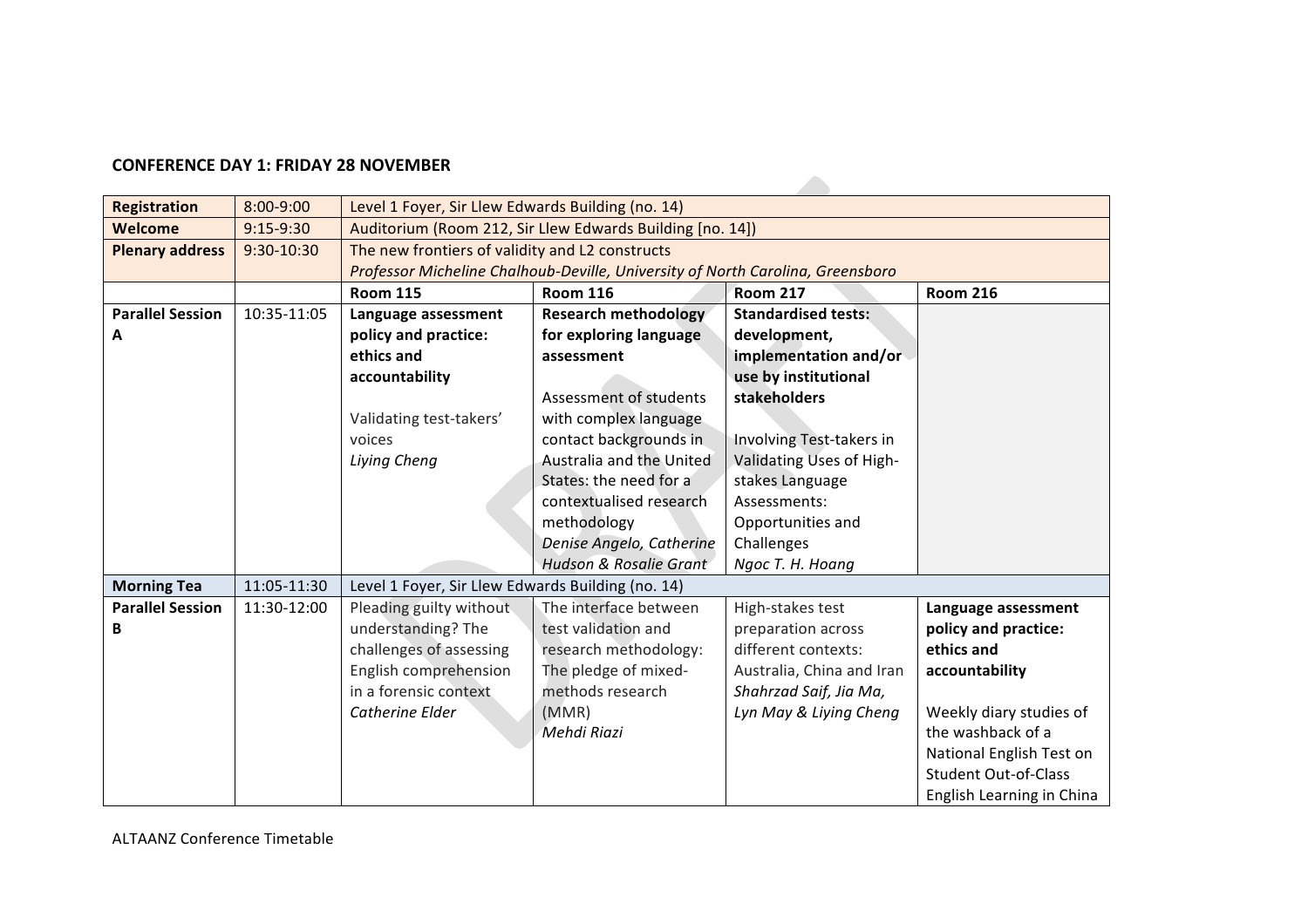|                         |               |                                                    |                                                           |                            | Xiaohua Liu                   |  |
|-------------------------|---------------|----------------------------------------------------|-----------------------------------------------------------|----------------------------|-------------------------------|--|
| <b>Parallel Session</b> | 12:05-12:35   | Linking theory to                                  | Measuring rater                                           | NAPLAN and the             | <b>Assessing language for</b> |  |
| C                       |               | practice in the                                    | variability in interpreter                                | problem LBOTE              | academic purposes             |  |
|                         |               | assessment of second                               | performance testing:                                      | category: Patterns in      |                               |  |
|                         |               | language spoken                                    | Using classical test                                      | LBOTE student test         | What makes a good             |  |
|                         |               | proficiency: Teachers'                             | theory, generalizability                                  | answers and their          | performance? - analysis       |  |
|                         |               | and students'                                      | theory and Rasch                                          | English language           | of test-taker discourse of    |  |
|                         |               | perspectives on different                          | measurement                                               | proficiency level          | the IELTS Academic            |  |
|                         |               | assessment types                                   | Chao Han                                                  | Sue Creagh                 | <b>Speaking Task</b>          |  |
|                         |               | <b>Martin East</b>                                 |                                                           |                            | Noriko Iwashita &             |  |
|                         |               |                                                    |                                                           |                            | Claudia Vasquez               |  |
| <b>Parallel Session</b> | 12:40-1:05    | The place of English in                            | Unleashing the power of                                   | <b>Second language</b>     | "An ability-in writer-in      |  |
| D                       |               | the University Entrance                            | the Halliday-an third                                     | proficiency models and     | context": An interactive      |  |
|                         |               | Examination in China: An                           | eye; 'tone' in letter                                     | implications for           | model of L2 academic          |  |
|                         |               | update                                             | writing tasks made                                        | developing assessment      | writing performance           |  |
|                         |               | Peter Yongqi Gu                                    | visible                                                   | tasks                      | Mehdi Riazi                   |  |
|                         |               |                                                    | Johanna Motteram                                          |                            |                               |  |
|                         |               |                                                    |                                                           | Tripartite                 |                               |  |
|                         |               |                                                    |                                                           | conceptualizations of      |                               |  |
|                         |               |                                                    |                                                           | English language           |                               |  |
|                         |               |                                                    |                                                           | proficiency in Australian  |                               |  |
|                         |               |                                                    |                                                           | higher education and the   |                               |  |
|                         |               |                                                    |                                                           | role of post-entry         |                               |  |
|                         |               |                                                    |                                                           | language assessment        |                               |  |
|                         |               |                                                    |                                                           | Paul Moore & Michael       |                               |  |
|                         |               |                                                    |                                                           | Harrington                 |                               |  |
| <b>Lunch and</b>        | $1:05 - 2:15$ |                                                    | Lunch - Level 1 Foyer, Sir Llew Edwards Building (no. 14) |                            |                               |  |
| <b>ALTAANZ AGM</b>      |               | AGM - Room 116, Sir Llew Edwards Building (no. 14) |                                                           |                            |                               |  |
| Works in                | $2:15-3:15$   | 1, 2 and 3                                         | $4, 5$ and $6$                                            | 7, 8 and 9                 | 10, 11, 12                    |  |
| Progress*               |               |                                                    |                                                           |                            |                               |  |
|                         |               |                                                    |                                                           |                            | 13, 14, 15* Room TBA          |  |
| <b>Parallel session</b> | $3:15-3:45$   | Living with IELTS: A                               | Comparing the                                             | <b>Standardised tests:</b> | Assessing language for        |  |
| Ε                       |               | narrative inquiry into the                         | predictive power of                                       | development,               | academic purposes             |  |

ALTAANZ Conference Timetable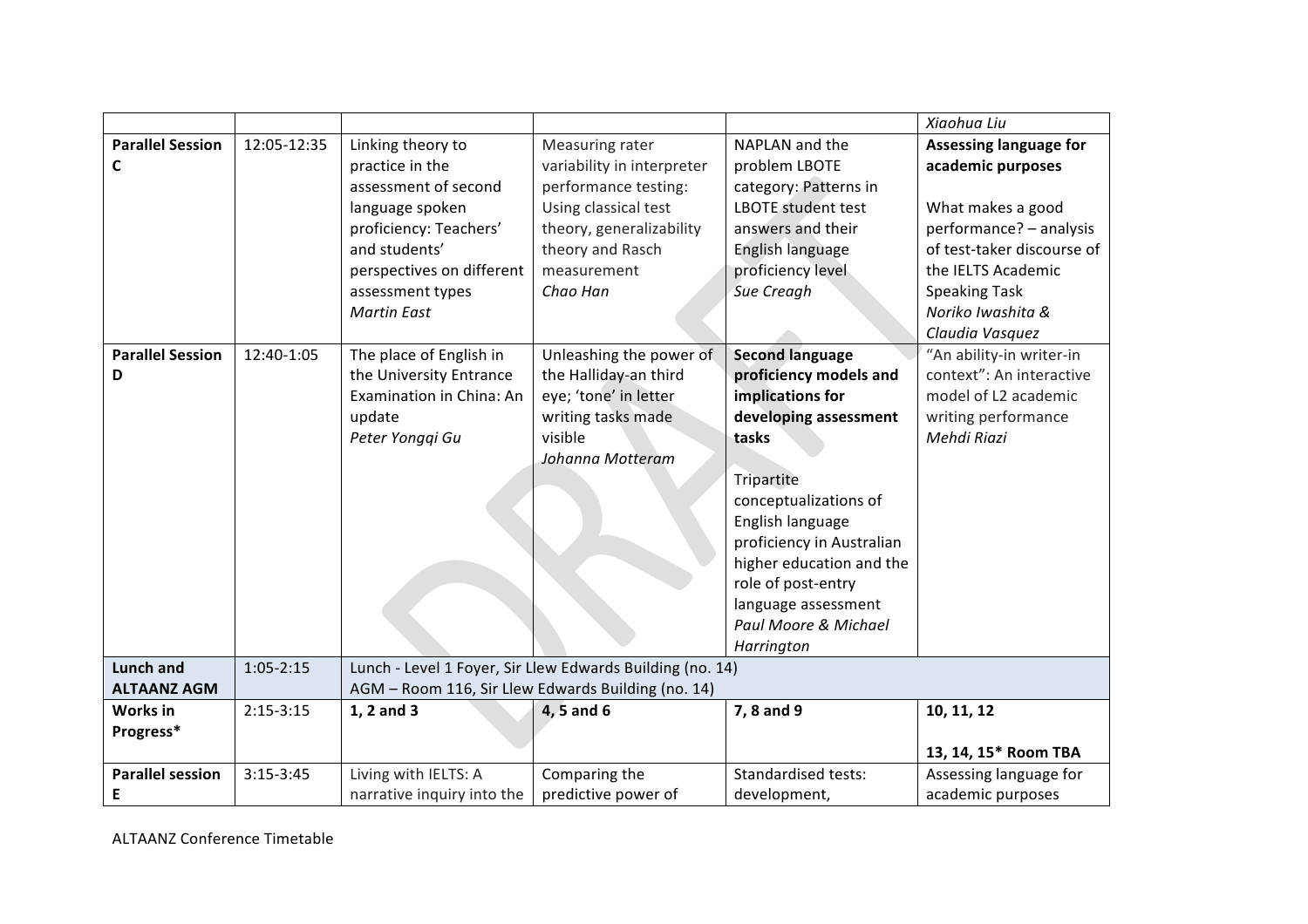|                                    |             | lived experiences of<br>IELTS test candidates.<br>Megan Yucel                                                   | regression, CART, and<br><b>Artificial Neural</b><br>Networks: An English<br>reading comprehension<br>study<br>Vahid Aryadoust                                               | implementation and/or<br>use by institutional<br>stakeholders<br><b>Efficacy: Student</b><br>perceptions of English<br>language tests as<br>indicators of academic<br>preparedness<br>John Gardiner & Stephen<br>Howlett | Coherence and cohesion<br>in academic writing: An<br>observational study of<br>discussions between<br>raters<br>Janet von Randow &<br>Helen Basturkmen                                            |
|------------------------------------|-------------|-----------------------------------------------------------------------------------------------------------------|------------------------------------------------------------------------------------------------------------------------------------------------------------------------------|--------------------------------------------------------------------------------------------------------------------------------------------------------------------------------------------------------------------------|---------------------------------------------------------------------------------------------------------------------------------------------------------------------------------------------------|
| Afternoon tea                      | $3:45-4:10$ | Level 1 Foyer, Sir Llew Edwards Building (no. 14)                                                               |                                                                                                                                                                              |                                                                                                                                                                                                                          |                                                                                                                                                                                                   |
| <b>Parallel Session</b><br>F       | $4:10-4:40$ | Listening to test-taker<br>voices<br>M. Obaidul Hamid                                                           | <b>Effects of corrective</b><br>feedback on L2<br>pragmatic development<br>Nguyen Thi Thuy Minh<br>Do Thanh Ha, Nguyen<br>Tuan Anh & Pham Thi<br>Thanh Thuy Khoi Ngoc<br>Mai |                                                                                                                                                                                                                          | Integrating pragmatic<br>and interactional<br>features of language use<br>into academic language<br>assessment: What<br>discursive features are<br>measurable?<br>Naoki Ikeda                     |
| <b>Parallel Session</b><br>G       | 4:45-5:15   | Washback effect on<br>Chilean teachers of<br>English: The case of<br><b>SIMCE test</b><br><b>Silvana Flores</b> | How do pre-service<br>teachers do language<br>testing and assessment<br>in their practicum?<br>Nguyen Thi Huynh Loc                                                          |                                                                                                                                                                                                                          | Predicting integrated<br>writing performance<br>from lexico-grammatical<br>knowledge and reading<br>proficiency using<br><b>Structural Equation</b><br>Modeling<br>Vahid Aryadoust & Susan<br>Tan |
| <b>Group photos</b>                | 5:20        | <b>TBA</b>                                                                                                      |                                                                                                                                                                              |                                                                                                                                                                                                                          |                                                                                                                                                                                                   |
| <b>Conference</b><br><b>Dinner</b> | $6:30-$     | St Leo's College, College Road, St Lucia (J13 on the campus map)                                                |                                                                                                                                                                              |                                                                                                                                                                                                                          |                                                                                                                                                                                                   |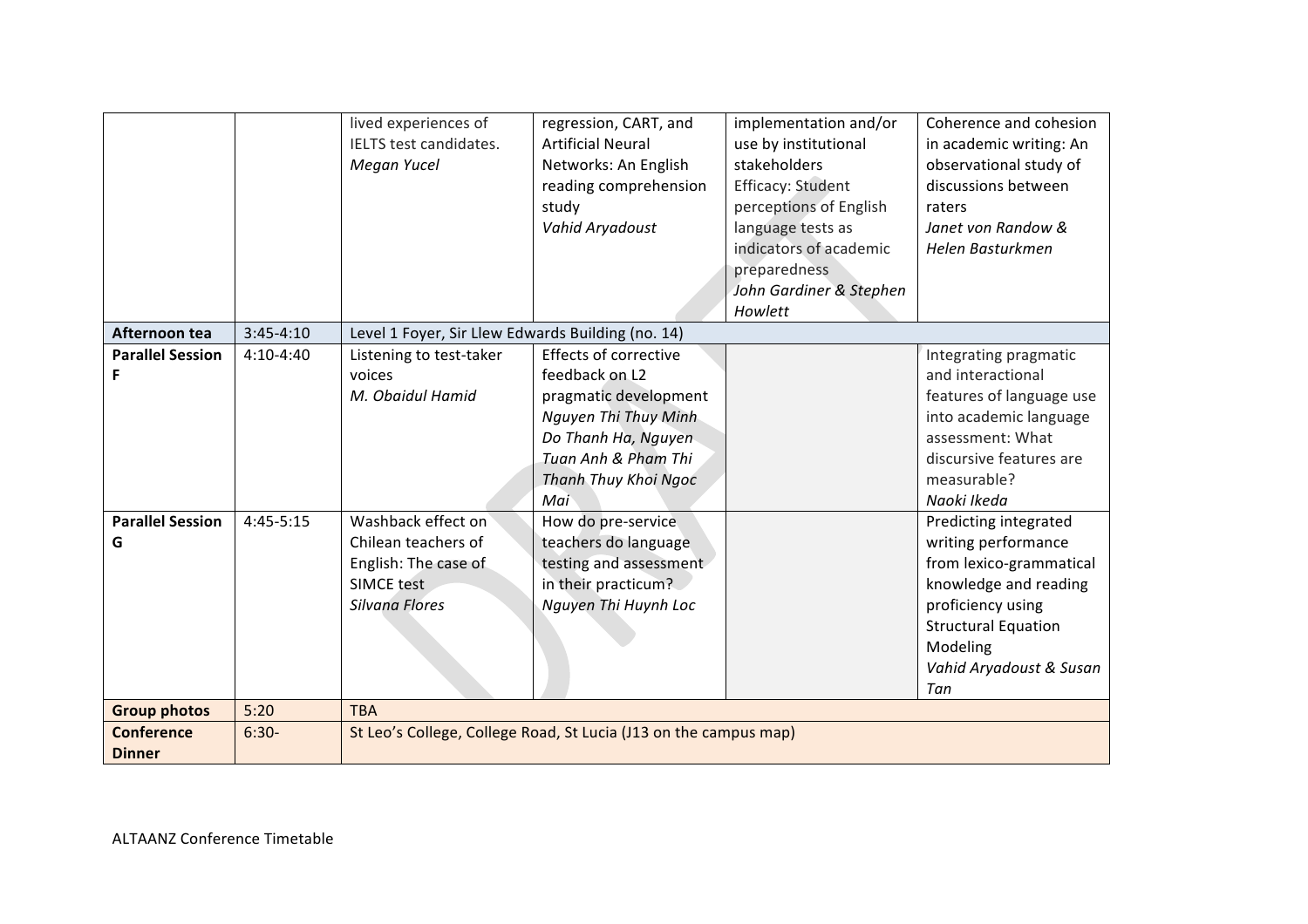## **CONFERENCE DAY 2: SATURDAY 29 NOVEMBER**

| <b>CONFERENCE DAY 2: SATURDAY 29 NOVEMBER</b> |             |                                                                                                                                                                                                                                                                                                                             |                                                                                                                                                                             |                                                                                                                                                                                |                                                                                                                                                                                                                                                                                       |  |  |
|-----------------------------------------------|-------------|-----------------------------------------------------------------------------------------------------------------------------------------------------------------------------------------------------------------------------------------------------------------------------------------------------------------------------|-----------------------------------------------------------------------------------------------------------------------------------------------------------------------------|--------------------------------------------------------------------------------------------------------------------------------------------------------------------------------|---------------------------------------------------------------------------------------------------------------------------------------------------------------------------------------------------------------------------------------------------------------------------------------|--|--|
| <b>Registration</b>                           | 8:00-9:00   | Level 1 Foyer Sir Llew Edwards Building (no. 14)                                                                                                                                                                                                                                                                            |                                                                                                                                                                             |                                                                                                                                                                                |                                                                                                                                                                                                                                                                                       |  |  |
| <b>Plenary address</b>                        | 9:00-10:00  | Auditorium (Room 212, Sir Llew Edwards Building [no. 14])<br>Expanding language assessment practices: The possibilities and challenges of assessing the interpretation<br>and exchange of meaning in language learning in the context of linguistic and cultural diversity<br>Angela Scarino, University of South Australia |                                                                                                                                                                             |                                                                                                                                                                                |                                                                                                                                                                                                                                                                                       |  |  |
|                                               |             | <b>Room 115</b>                                                                                                                                                                                                                                                                                                             | <b>Room 116</b>                                                                                                                                                             | <b>Room 217</b>                                                                                                                                                                | <b>Room 216</b>                                                                                                                                                                                                                                                                       |  |  |
| <b>Parallel Session</b><br>н                  | 10:05-10:35 | Classroom-based<br>assessment<br>What does classroom<br>interaction look like in<br>high-stakes exam<br>classes?<br>Dina Tsagari                                                                                                                                                                                            | <b>Assessing language for</b><br>professional purposes<br>In-service teachers'<br>responses to a language<br>assessment and training<br>program in Vietnam<br>Khoi Ngoc Mai | <b>Technology and</b><br>language assessment<br><b>Using CALL Pre-reading</b><br><b>Activities on Assessing</b><br>Learners' Reading<br>Comprehension<br><b>Bahman Gorjian</b> | Symposium<br><b>Teacher Responses to</b><br><b>Assessment at ICTE-UQ</b><br>Introduction to ICTE-UQ<br>context<br>Iain Mathieson<br>'Stand and deliver':<br>reflections on the<br>content and assessment<br>of a bespoke English<br>language academic<br>programme<br>Maree Sandeford |  |  |
| <b>Morning Tea</b>                            | 10:35-11:00 | Level 1 Foyer, Sir Llew Edwards Building (no. 14)                                                                                                                                                                                                                                                                           |                                                                                                                                                                             |                                                                                                                                                                                |                                                                                                                                                                                                                                                                                       |  |  |
| <b>Parallel Session</b>                       | 11:00-11:30 | Assessment for learning<br>in EFL classroom: A case<br>study of practices in a<br>Vietnamese university                                                                                                                                                                                                                     | <b>Building a validation</b><br>argument for the<br><b>Occupation English Test</b><br>(OET): Investigating test                                                             | The Reliability of<br><b>Automated Rating</b><br><b>Machines in Predicting</b><br>the Quality of Reflective                                                                    | Symposium (cont.)<br>Auditory Thinking: a<br>scaffold for helping<br>learners answer                                                                                                                                                                                                  |  |  |

ALTAANZ Conference Timetable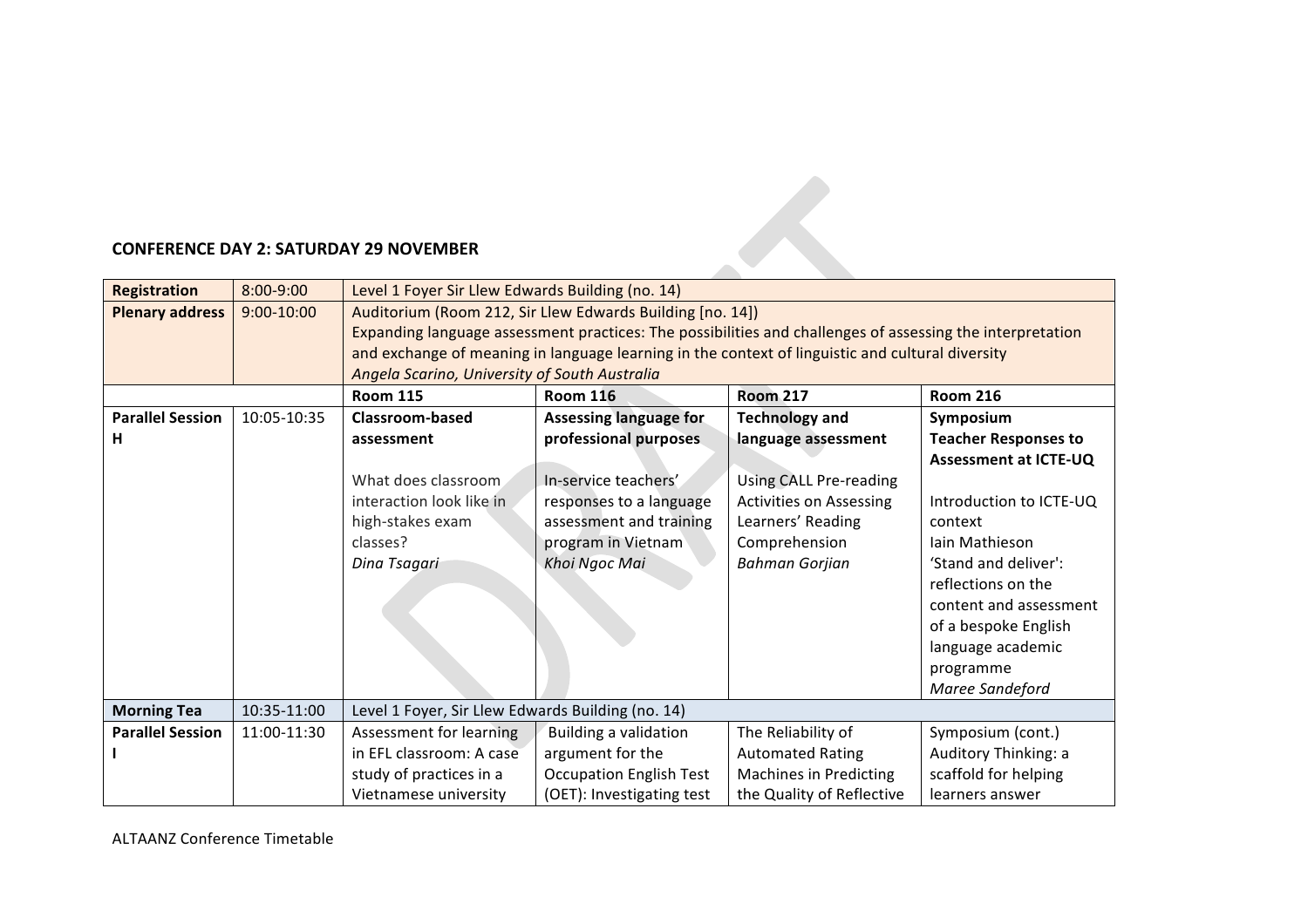|                              |               | Duyen T. Tran                                                                                                                        | taker processes on the<br>listening subtest<br>Kellie Frost & Ute Knoch                                                                                                                                  | Blog Posts Based on<br>Limited Linguistic<br>Features<br>Brad Blackstone, Wu<br>Siew Mei & Vahid<br>Aryadoust                                                  | knowledge-based test<br>questions on connected<br>speech<br>Arizio Sweeting & Martin<br>Dutton<br>It's a Musical Language:<br>The effect of<br>intervention on<br>pronunciation<br>assessment outcomes<br>Vicki Bos & Megan Yucel |
|------------------------------|---------------|--------------------------------------------------------------------------------------------------------------------------------------|----------------------------------------------------------------------------------------------------------------------------------------------------------------------------------------------------------|----------------------------------------------------------------------------------------------------------------------------------------------------------------|-----------------------------------------------------------------------------------------------------------------------------------------------------------------------------------------------------------------------------------|
| <b>Parallel Session</b>      | 11:35-12:05   | Assessing the impact of<br>teacher feedback on<br>accuracy in the writing of<br>EFL learners: A<br>longitudinal study<br>Ali Rastgou | Transitioning from<br>university to the<br>workplace: Stakeholder<br>perceptions of academic<br>and professional writing<br>demands<br>Ute Knoch, Lyn May,<br>Susy Macqueen, John Pill<br>& Neomy Storch | Validation of a web-<br>based test of ESL<br>sociopragmatics<br>Carsten Roever, Catriona<br>Fraser & Catherine Elder                                           | Symposium (cont.)<br>Using a web-based<br>interactive tool for<br>formative assessment via<br>mobile devices<br><b>Paul Forster</b><br>Q & A                                                                                      |
| Lunch &<br>Posters**         | 12:05-1:00    | Level 1 Foyer, Sir Llew Edwards Building (no. 14)                                                                                    |                                                                                                                                                                                                          |                                                                                                                                                                |                                                                                                                                                                                                                                   |
| <b>Parallel Session</b><br>К | $1:05-1:35$   | Assessment Literacy of<br>Foreign Language<br>Teachers: Findings of a<br>European Study<br>Dina Tsagari & Karin<br>Vogt              | Stakeholder perceptions<br>of test impact: The case<br>of IELTS and overseas<br>trained teachers<br>Judie Cross, Jill Murray &<br><b>Ken Cruickshank</b>                                                 | <b>Network Group Forum</b><br><b>Meeting of Minds:</b><br><b>Educators reveal issues</b><br>in their diverse<br>classroom contexts for<br>language testing and |                                                                                                                                                                                                                                   |
| <b>Parallel Session</b>      | $1:40 - 2.10$ |                                                                                                                                      | Language testing in<br>medical registration<br>procedures: Perceptions                                                                                                                                   | assessment researchers<br>Cathie Elder, Denise<br>Angelo, Cath Hudson                                                                                          |                                                                                                                                                                                                                                   |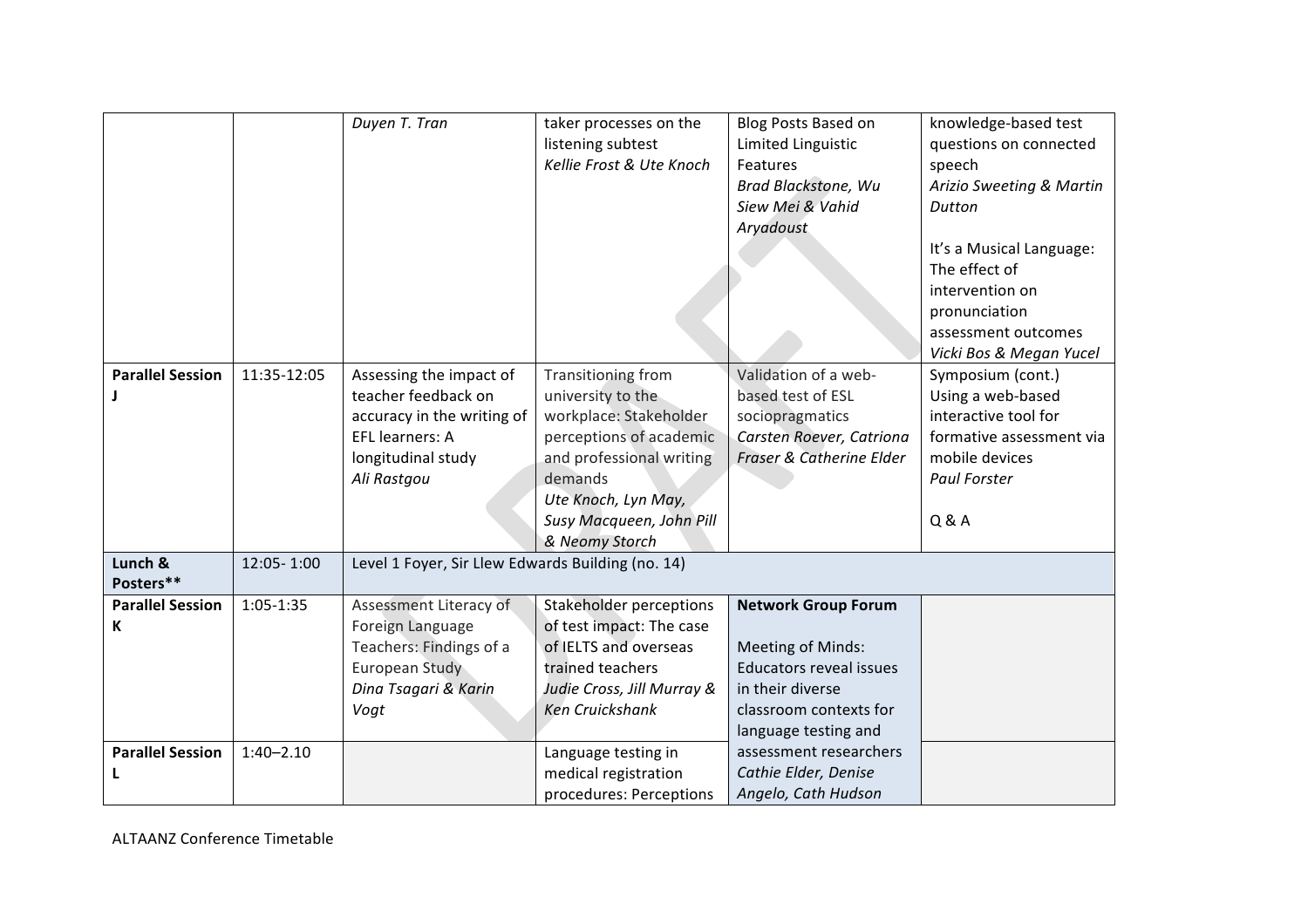|                         |               |                                                                                                      | of the role of language                                   | (coordinators)                |  |
|-------------------------|---------------|------------------------------------------------------------------------------------------------------|-----------------------------------------------------------|-------------------------------|--|
|                         |               |                                                                                                      | and communication skills                                  |                               |  |
|                         |               |                                                                                                      | John Pill & Sally O'Hagan                                 |                               |  |
| <b>Parallel Session</b> | 2:15-2.45pm   | Identifying and assessing                                                                            | Writing demands of                                        | <b>Assessing language for</b> |  |
| M                       |               | the full cohort of year                                                                              | healthcare professionals                                  | academic purposes             |  |
|                         |               | two English language                                                                                 | Susy Macqueen, Sharon                                     |                               |  |
|                         |               | learners in a regional                                                                               | Yahalom, Hyejeong Kim                                     | What can you see in           |  |
|                         |               | town of northern                                                                                     | & Ute Knoch                                               | those clouds? : An image      |  |
|                         |               | Queensland                                                                                           |                                                           | based PELA                    |  |
|                         |               | Courtney Farley & Denise                                                                             |                                                           | Craig Baird & Patricia        |  |
|                         |               | Angelo                                                                                               |                                                           | Dooey                         |  |
| Afternoon tea           | $2:45-3:15$   | Level 1 Foyer, Sir Llew Edwards Building (no. 14)                                                    |                                                           |                               |  |
| <b>Closing plenary</b>  | $3:15 - 4:15$ |                                                                                                      | Auditorium (Room 212, Sir Llew Edwards Building [no. 14]) |                               |  |
|                         |               | Teacher-based assessment of English as a second or additional language: Challenges in theorizing uor |                                                           |                               |  |
|                         |               | practice                                                                                             |                                                           |                               |  |
|                         |               | Chris Davison, The University of New South Wales                                                     |                                                           |                               |  |
| <b>Conference</b>       | $4:15 - 4:35$ | Includes announcement of Best Student Presentation award                                             |                                                           |                               |  |
| closing                 |               |                                                                                                      |                                                           |                               |  |
| <b>Group photos</b>     | 4:40          | <b>TBA</b>                                                                                           |                                                           |                               |  |